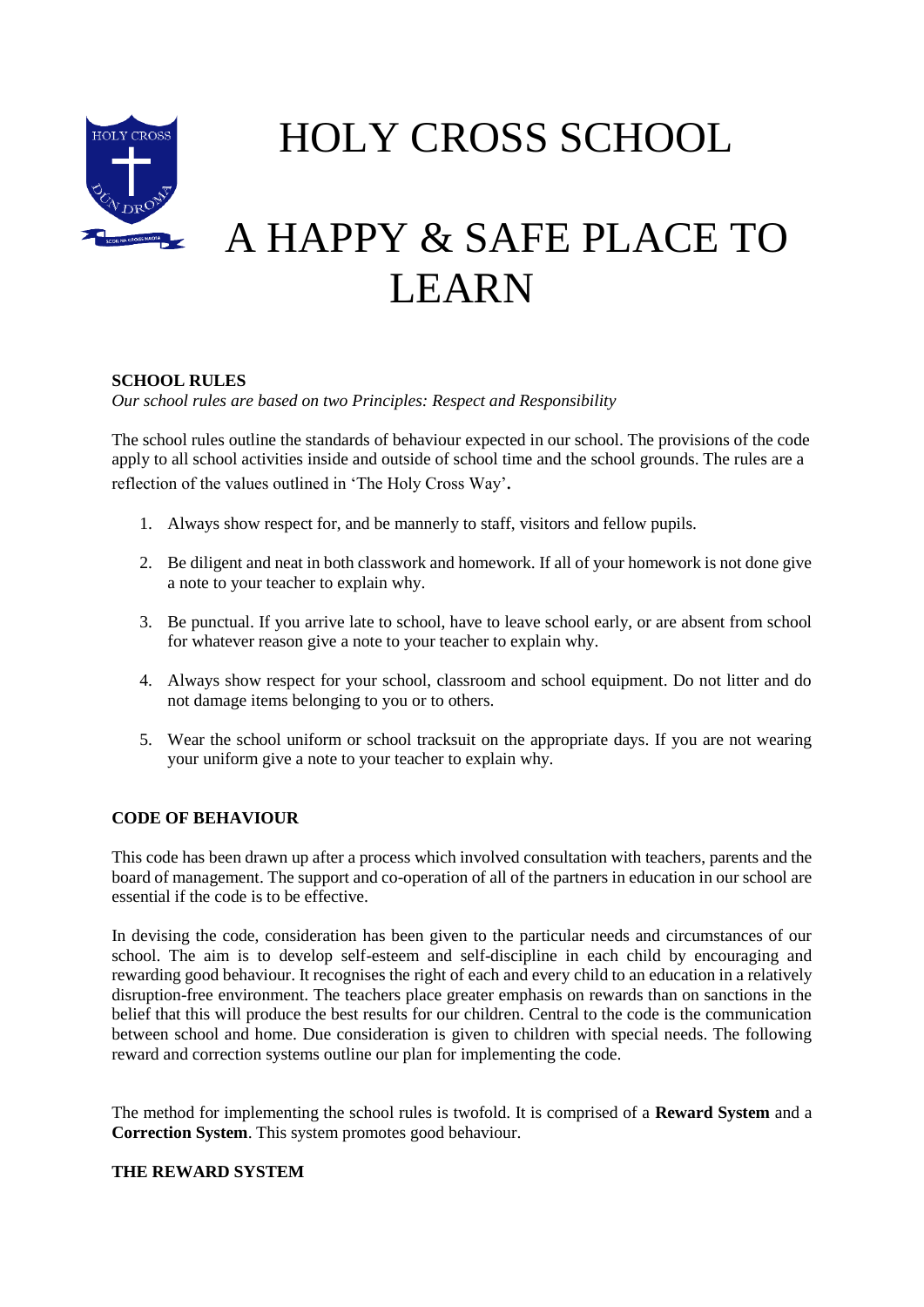Each child from 1<sup>st</sup> to 6<sup>th</sup> Classes has a Cárta Réalta in their Homework Journal with thirty six squares.

These squares are arranged in three sections, representing the three terms of the school year. A child fills their Cárta Réalta by being awarded Réaltaí (stars) from a teacher or the principal for achievement in the areas of school work, respect, kindness to others etc.

It would obviously be unfair to expect all children to be at the same levels in all areas of school life. Therefore the class teacher or Principal shall judge at what level each child is doing his/her best so as to be awarded a réalta.

When a child reaches 12 Réalta (s)he will be awarded a Bronze medal. When a child reaches 24 Réalta (s)he will be awarded a Silver medal. When a child reaches 36 Réalta (s)he will be awarded a Gold medal. Medals are awarded by the Principal at Tionól na Scoile (School Assembly). These are presented in such a way as to add to the children's self-esteem and self-confidence. It affords the children an opportunity to take their medal home and share their success with family and friends.

### **THE CORRECTION SYSTEM**

This system outlines the ways in which the school responds to unacceptable behaviour.

This aspect of the system relies heavily on the understanding and co-operation of parents and teachers and is designed to establish good home/school communication.

It is based on a three card system to inform parents of misbehaviour, lack of effort in schoolwork, disobedience, disrespect for others, disrespect for property etc.

The cards are:

| <b>WHITE CARD:</b>  | For petty offences.                                                              |
|---------------------|----------------------------------------------------------------------------------|
| <b>YELLOW CARD:</b> | For minor offences or after three white cards.                                   |
| <b>RED CARD:</b>    | For a very serious offence or following nine white and/or<br>three yellow cards. |

Cards are given according to the nature of the misbehaviour and depending on the kind of card given for the last incident of misbehaviour. The teachers will keep a record of cards given to children.

Cards are sent home to be signed by parents and returned immediately to the teacher. In this way parents will be involved at an early stage of behaviour management rather than as a last resort.

On receipt of a yellow card, parents will be invited to the school to meet the class teacher. The child's behaviour will be discussed and parents and teacher will plan together to improve the behaviour. If the parents and teacher feel it would be helpful a "Daily Assessment Sheet" can be filled each day for the following week, or for longer if necessary. Progress will be discussed with parents at the next scheduled meeting. These meetings will continue for as long as is necessary.

Alternatively, for gross misbehaviour or repeated instances of serious misbehaviour leading to a cárta dearg, suspension will be seriously considered. Where suspension is deemed necessary, a pupil may be suspended for up to three school days on the first occasion and up to ten school days thereafter. Parents of the pupil will be consulted on and informed of any decision to suspend a pupil. The principal has the expressed permission of the board to immediately suspend a child for gross misbehaviour or repeated instances of serious misbehaviour for up to three days. The Education Welfare Officer will be informed.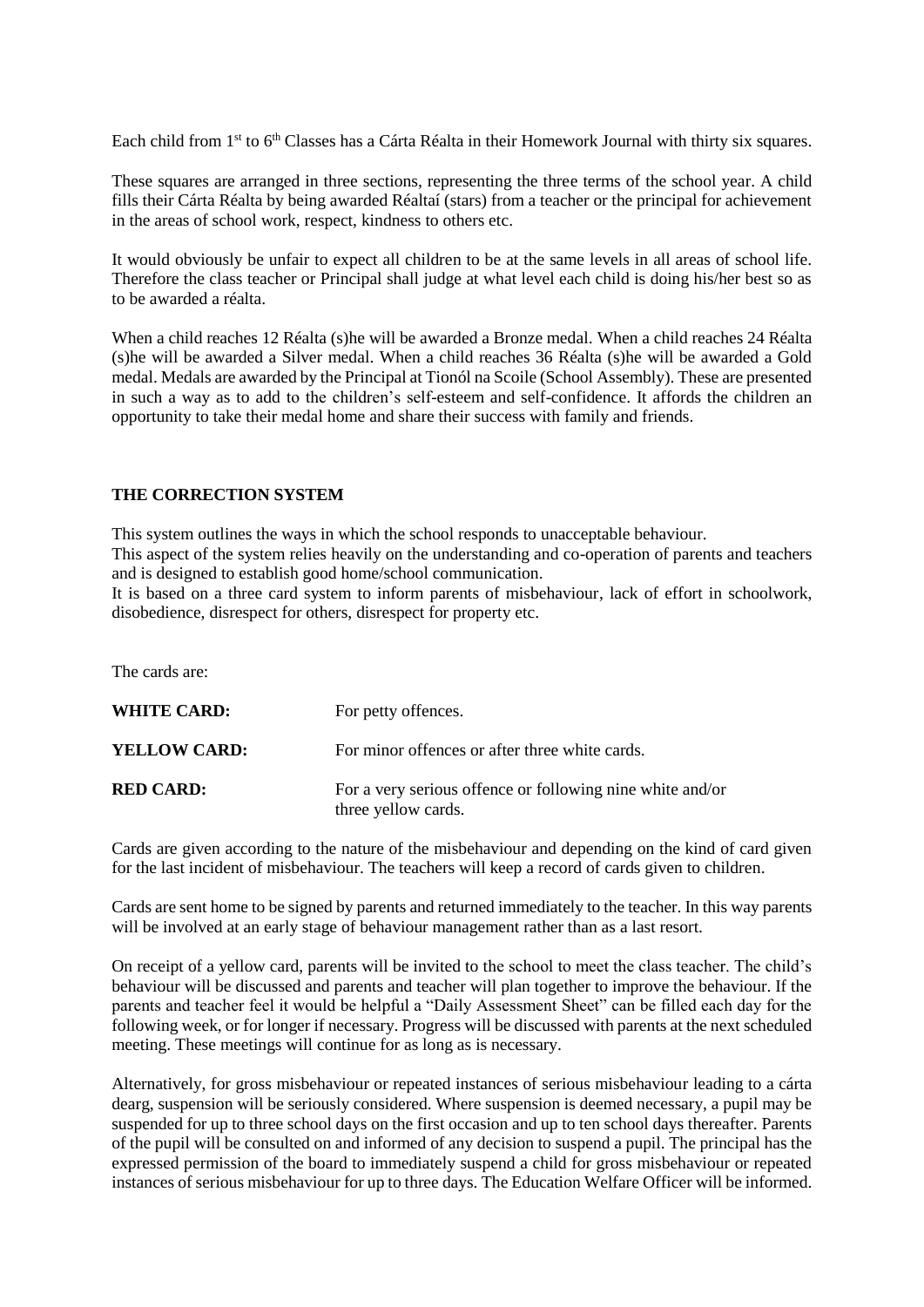Expulsion of a pupil will be considered if the pupil's presence in the school is a persistent cause of significant disruption to the learning of others or to the teaching process; or poses significant threat to their own safety or the safety of others; or the pupil is responsible for serious damage to property. Expulsion will only take place as a last measure when all other measures have been exhausted and subsequent to a Board of Management decision. The procedure for expulsion will follow the guidelines as laid out by the National Education Welfare Board in their document "Developing a Code of behaviour: A guideline for Schools."

This code will be reviewed every three years.